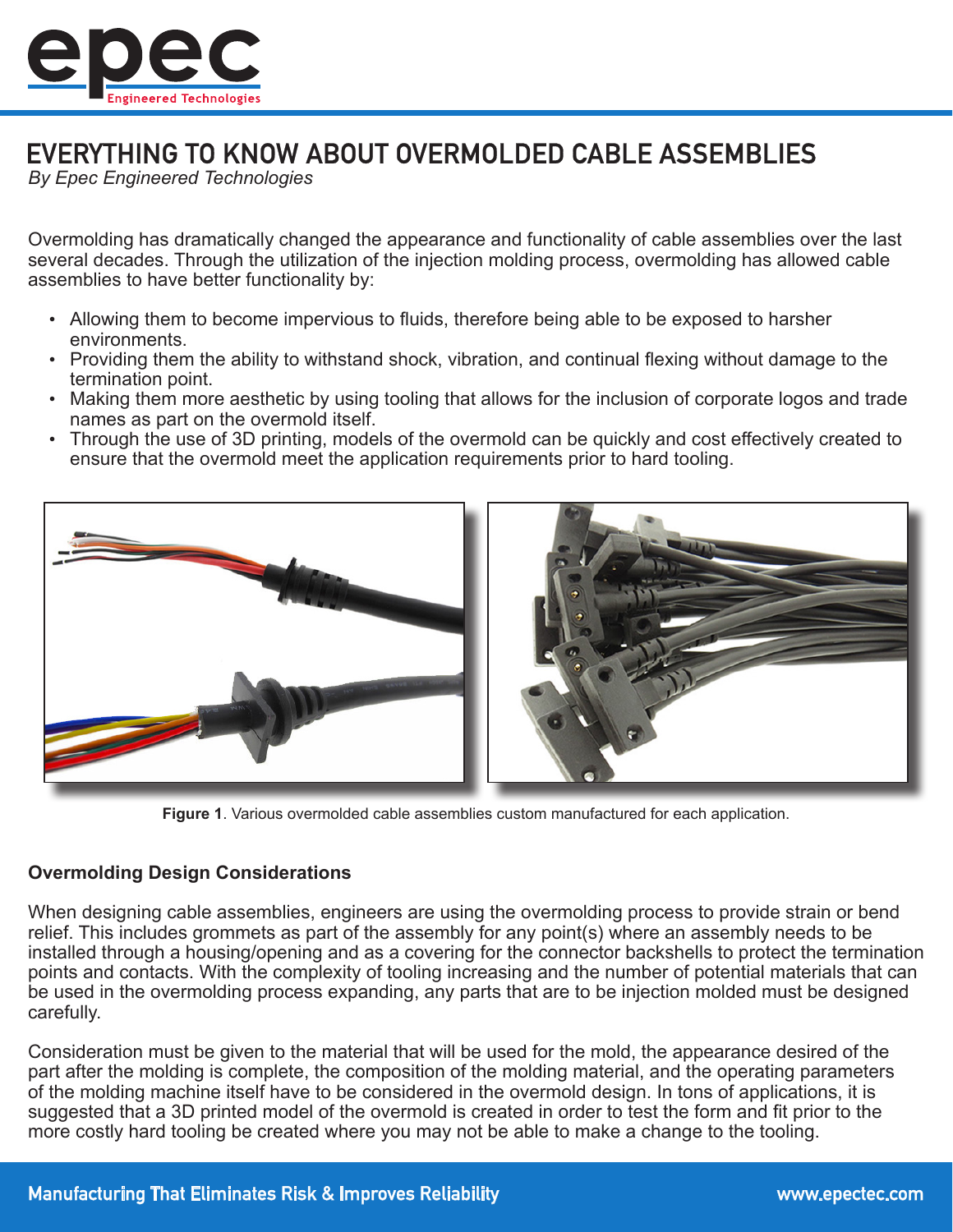

## **Cable Assembly Overmoldering Process**

The overmolding of a cable assembly is accomplished by forcing a material into a mold cavity under a great deal of pressure. For cable assemblies, the most popular materials used for an overmold are thermoplastic or thermoset materials. The injection molding machine, also known as a press, consists of a storage area for the mold resin. Sometimes it can be called a hopper. Delivery for the material is usually an injection ram or a screw-type plunger enclosed inside a metal tube also known as a barrel. Heating elements are installed into the barrel of the machine causing the mold resin to be heated to a molten state.

The process begins with the resin specified for the mold is fed into the heated barrel of the molding machine at the hopper end. It is then mixed with any desired colorants and transits the length of the barrel to the actual mold where the resin and colorant mixture are forced in the mold cavities. Once inside the mold cavity, the material will cool taking on any features designed into the mold itself including logos, trade names, or part numbers.



**Figure 2**. Injection molding machine used during the cable assembly overmoldering process by the forming of plastic parts using plastic resin and polymers.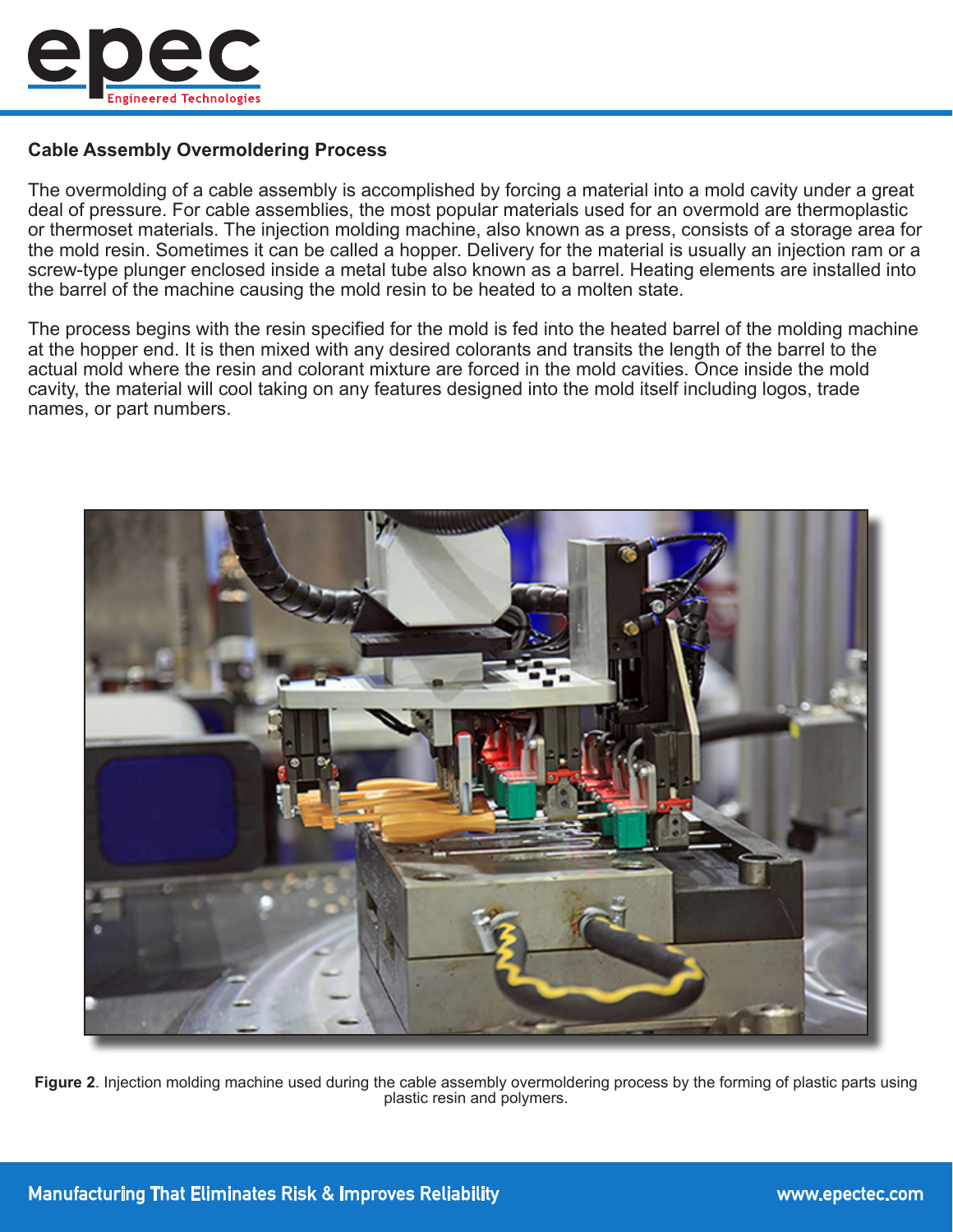

# **Cable Overmold Tooling Materials**

With the introduction of 3D printing, the use of photopolymers for simple injection molds is possible. The photopolymers allow the molding of lower temperature resins for a small number of molding cycles.

Injection molding machines are classified by tonnage. The tonnage of a machine states the amount of force the machine utilizes to keep the mold closed during the injection process. In general, the larger the injection machine the larger the tonnage the machine will be able to exert resulting in a larger molded part being able to be produced.

Molds or dies are the physical tool used to manufacture the molded part. Molds can be expensive to produce and the more detailed the mold the more expensive it will become. Because of this, molds are made of various metals depending on the amount of molding cycles it will be exposed to. If a mold is going to be used in a production environment and is expected to be exposed to thousands of molding cycles, the metal of choice should be hardened steel.

Hardened steel molds are the most expensive to manufacture but the upfront costs will be offset by the longer life expectancy and the higher number of mold cycles it will experience before wearing out. Steel molds are typically used in mass production environments.

Aluminum can be used for molds that will see a limited number of mold cycles or for prototypes to prove out a mold design. Aluminum (soft tooling) offers a much shorter life span than steel but its malleability offers lower tool fabrication costs. Most molds are produced using Computer Numeric Control (CNC) machines or by using electrical discharge machining processes.

The material that is selected for the mold is driven in accordance with the material that will be used for the molding itself. If the resin is to be used is a thermoplastic, the mold material can be steel (hardened or stainless) or aluminum. If the material will be a liquid injection type material like silicone, the tooling needs to hardened steel. If a liquid injection is to be accomplished, the tooling needs to be produced to very exact measurements to eliminate any specs or gaps where the liquid could escape as flash.

For smaller quantities it is also possible to create molds from 3D printed materials to test the mold itself or to produce small quantity runs of cables. Using 3D printed molds is much more cost effective and can be completed much quicker than hard tooling but in many instances can only be used for 50 or 100 cables.

## **Single or Multiple Cavity Designs**

A mold can be designed to be a single or multiple cavities. In a multi-cavity mold, every cavity is designed and produced to be identical allowing for the production of multiple molds during a single mold cycle. In some instances, multiple cavity molds can include cavities that are not identical but those designs create significant issues. Issues like making sure the resin can flow into the different designed cavities completely without creating voids or air gaps.

When molding takes place, the resin material is delivered through the hopper into the heated barrel. Through the actual heating of the material and the forces of the screw, the mixed and softened resin moves forward towards the mold tooling. The molten resin collects at the end of the barrel and is known as a shot at that point. The shot is the amount of resin that is needed to fill the cavities of the mold and includes an allowance for any expected shrinkage of the resin. The typical time for a cavity to fill is seconds.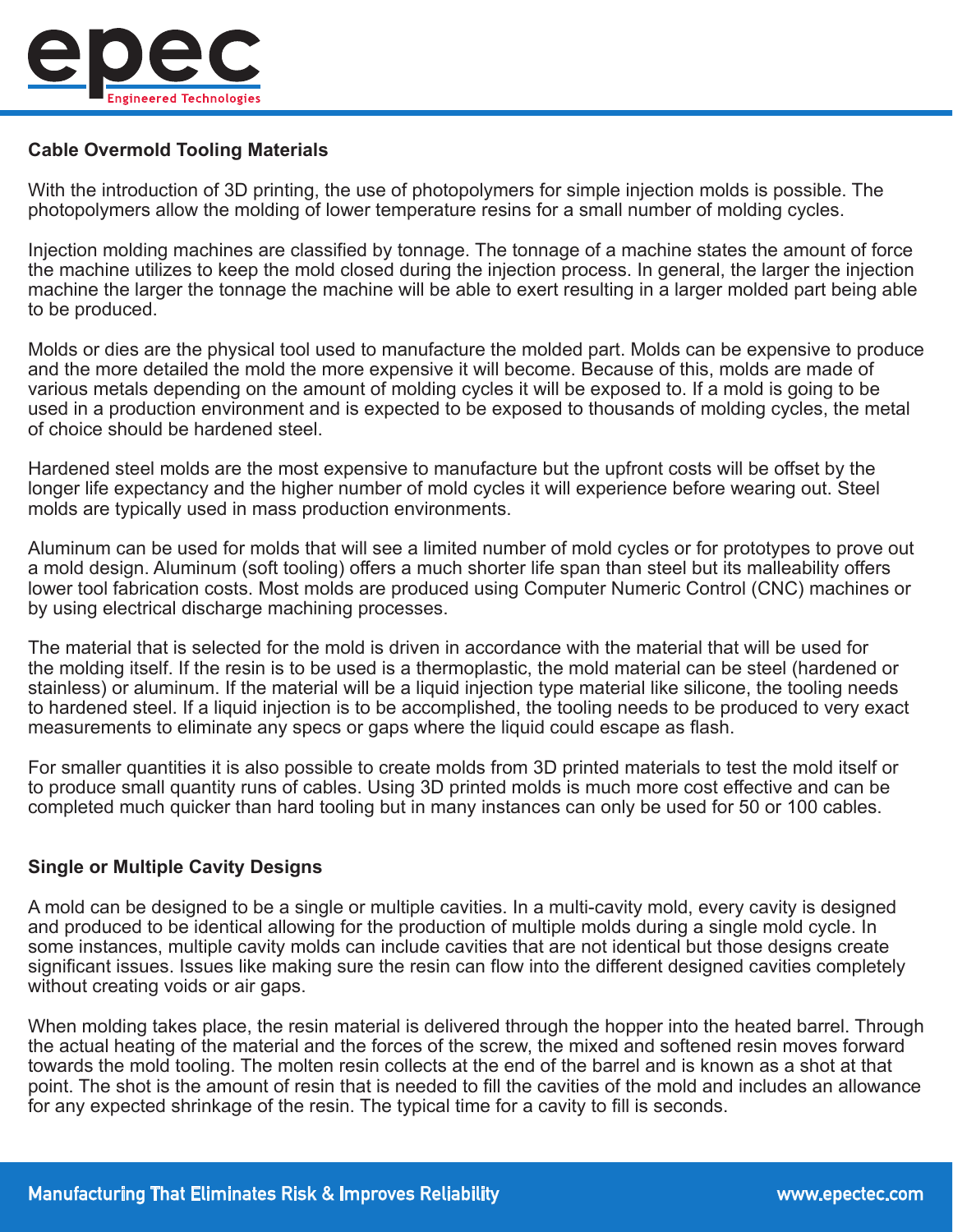

The injection screw or ram continues to apply pressure to the shot until the resin in the entrance (also called the gate) to the cavity cools and solidifies. The entrances to the cavities are normally the smallest/narrowest part of the mold tooling so it is the first area to completely solidify. When the material at the entrance turns solid, the injection molding machine cycles through its process and prepares another shot and awaits the next molding cycle. The resin in the mold cavities continues to cool and can be removed from the cavity once it becomes solid again.

To aid in the cooling process, water or oil can be circulated through the mold tooling in a series of openings or channels. When the resin is cooled to the point where it is a solid, the mold will open and the completed mold can be removed. The mold removal can be aided by pins or metal fingers inside the mold tooling. When the molded part is removed from the cavities the cycle can begin again.

#### **Pre-Mold and Overmold Designs**

Some applications require a mold to be comprised of two parts, a pre-mold, and an overmold. The pre-mold can be previously molded smaller parts or could consist of machined parts such as screws or pins. These parts can be placed in the cavity while the mold is empty and when the overmold cycle occurs the resin flows and solidifies around them. A process such as this is employed when screws need to be part of the overmold to allow for fastening of the connector to other components of the installation.

#### **Appearance of the Finished Product**

The molding process leaves marks and blemishes on the finished product. The marks can be caused by the pieces of the mold tooling having dimensional differences, the mold tooling showing signs of wear, marks where the resin entered through the gate, or marks where the ejector pins touch the resin when pushing it out of the mold cavity.



**Figure 3**. Overmolded cable assembly with minor marks and blemishes from the molding process.